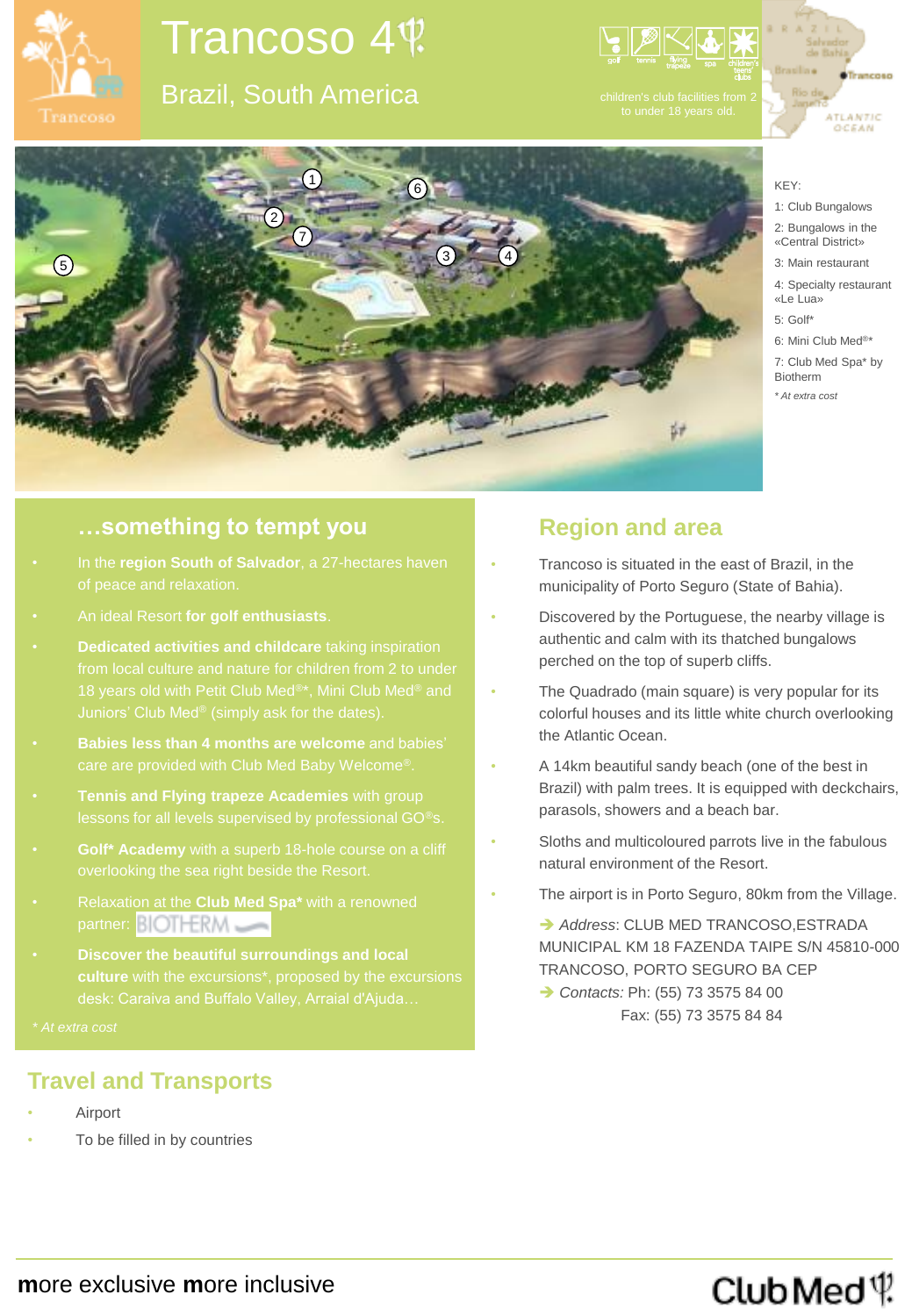### **Rooms details**



- The Resort has 250 rooms all located in brightly-coloured bungalows: 8 buildings of 2-storey divided between two areas in a beautifully preserved environment.
- The bungalows located in the Central District are named the Ondas and Conchas.
- The garden bungalows are named the Areias, Estrelas, Golfinhos, Cabalos and Peixes.

| <b>Rooms</b>                                | Code                       | <b>N<sub>b</sub></b> | <b>Details</b>                                                                                                                                                                                                         |
|---------------------------------------------|----------------------------|----------------------|------------------------------------------------------------------------------------------------------------------------------------------------------------------------------------------------------------------------|
| Club                                        | C <sub>2</sub><br>Occ1,2,3 | 110                  | 34m <sup>2</sup> /Rooms located in the garden bungalows on garden level or 1st floor.<br>Can be combined with C2+C2 and C4.                                                                                            |
| Club<br>Interconnecting                     | $C2+C2$<br>Occ4, 5, 6      | 8                    | 68m <sup>2</sup> /Located in the garden bungalows on garden level or 1st floor. Two rooms,<br>each one measuring 34m <sup>2</sup> , with its own separate entrance and shower room.<br>Can be combined with C2 and C4. |
| Club Family                                 | C4<br>Occ1,2,3,4           | 32                   | 42m <sup>2</sup> /Rooms on garden level or the 1st floor of the garden bungalows.<br>One 34m <sup>2</sup> room and an adjoining room measuring 8m <sup>2</sup> .<br>Can be combined with C2 and C2+C2.                 |
| Club for people<br>with reduced<br>mobility | H <sub>2</sub><br>Occ1,2,3 | 2                    | 34m <sup>2</sup> /Rooms located on the garden level of the centre bungalows with an<br>adapted bathroom.<br>Can be combined with B2+.                                                                                  |
| Rooms situated in the Central District      |                            |                      |                                                                                                                                                                                                                        |
| Club                                        | <b>B2</b><br>Occ1, 2, 3    | 22                   | 34m <sup>2</sup> / Located in the central bungalows on the garden level or 1st floor.<br>Can be combined with B4 and B2+B2.                                                                                            |
| Club<br>Interconnecting                     | $B2 + B2$<br>Occ4, 5, 6    | $\mathbf{1}$         | 68m <sup>2</sup> /Two 34m <sup>2</sup> rooms in the central bungalows on garden level.<br>Each room has its own separate entrance and shower room.<br>Can be combined with B2 and B4.                                  |
| Club Family                                 | <b>B4</b><br>Occ1,2,3,4    | 8                    | 42m <sup>2</sup> /Located in the central bungalows on the garden level or 1st floor.<br>One 34m <sup>2</sup> room and an adjoining room measuring 8 m <sup>2</sup> .<br>Can be combined with B2 and B2+B2.             |
| Deluxe                                      | $B2+$<br>Occ1, 2, 3        | 42                   | 34m <sup>2</sup> /Located in the central bungalows on the garden level or 1st floor.<br>Can be combined with B4+ and B2+B2+.                                                                                           |
| Deluxe<br>Interconnecting                   | $B2+B2+$<br>Occ4, 5, 6     | 4                    | 68m <sup>2</sup> /Two rooms, each measuring 34m <sup>2</sup> , on the garden level or 1st floor of the<br>central bungalows. Each room has its own separate entrance and shower room.<br>Can be combined with B2+.     |
| <b>Deluxe Family</b>                        | $B4+$<br>Occ4              | 10                   | 42m <sup>2</sup> /Located in the central bungalows on the garden level or 1st floor.<br>One 34m <sup>2</sup> room and an adjoining room of 8m <sup>2</sup> .<br>Can be combined with B2+.                              |





## ClubMed<sup>(1</sup>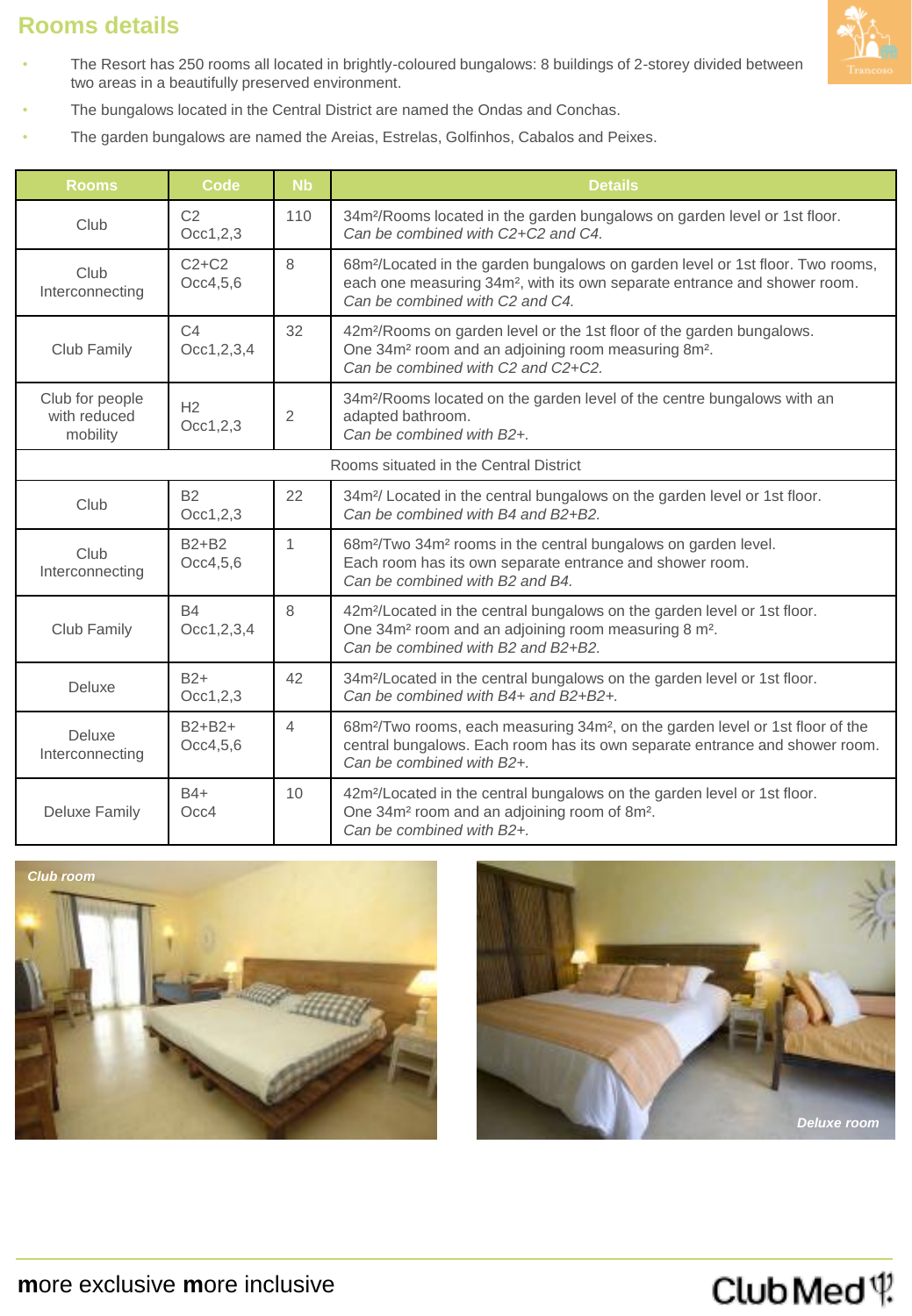### **Activities & Relaxation**

• **3 Sports Academies: Flying trapeze with circus activities, Tennis Academies and Golf\* Academy.**

> Supervised by qualified G.O®s with group classes for all levels, 6 days a week and with all equipment is provided.

Close to the Club Med Resort (around 2 kms), we suggest you try the Terravista Golf Club with the Golf\* Academy.

- **Main infinity pool:** this infinity fresh water pool is ideally located in the heart of the Resort and is equipped with deckchairs, parasols and showers.
- **Children's pool:** a freshwater lagoon swimming pool located within the Mini Club Med® area.
- **Initiation group lessons:** Aquafitness, Archery, Club Med fitness.
- **Free practice:** Basketball, Beach volleyball, Cardio and weights room, Football, Mini football, Volleyball, Waterpolo, tennis table.
- **Children's facilities with dedicated activities and supervised by professional GO®s.**

*> Petit Club Med®\** from 2 to under 4 years old.

*> Mini Club Med®* from 4 to under 11 years old with a dedicated swimming pool.

*> Juniors' Club Med®* from 11 to under 18 years old (simply ask for the dates).

- **Club Med Spa\* with a renowned partner:** 100% natural products (Thermal Plancton® and dermobiotic pure active) are used for your care. You'll find:
	- > 10 individual treatment rooms
	- > 1 duo room for him & her treatments
	- > A Zen area and a Zen tearoom
	- > A bathrobe is provided (for your use in the Spa)
- **Teen's Spa\*:** cosmetic care for children except massages, from 12 years old. You simply book directly at the Resort.
- **Horse riding\*:** 3 hours of horse riding in the beautiful surroundings of the Resort with qualified staff.
- **Excursions\* (you simply book at the Excursions desk) :**

*> Arraial d'Ajuda (1/2 day):* Visit the craft shops, typical bars and restaurants of the village.

*> Indian tribe (1/2 day):* discover Aldeia Velha, an Indian tribe and discover their history and daily life.

*> Porto Seguro (1/2 day):* Visit to the Jaqueira tribe to learn about the life of the Pataxos Indians and the Mata Atlantica forest.

*> Porto Seguro by night (evening):* Experience the intense night life of Porto Seguro.

*> Praia do Espelho (1/2 day):* A ride into the heart of the country, through the Mata Atlantica forest and Praia do Espelho beach.

> *Trancoso (1/2 day):* Visit of Trancoso village and its historical and typical monuments.

> *Trancoso and Arraial d'Ajuda (1/2 day):* Visit Trancoso and Arraial d'Ajuda, renowned for their shops and restaurants.



*Tennis Academy*









*\* At extra cost*

### **m**ore exclusive **m**ore inclusive